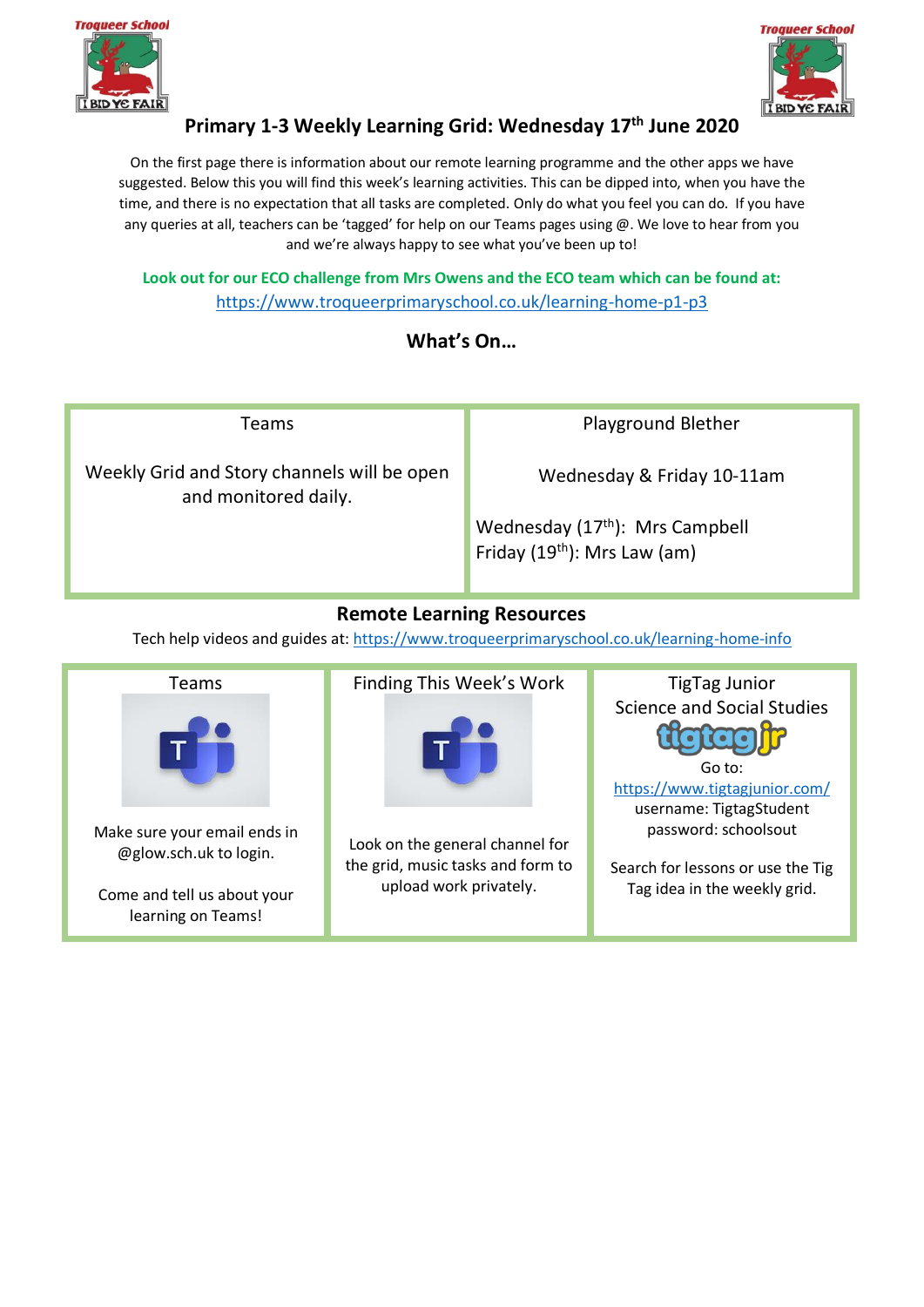Maths  $\mathscr{L}$ You can use your Rockstars login for all of these. [https://ttrockstars.com/](about:blank) [https://play.numbots.com/#/intro](about:blank#/intro) [https://pages.sumdog.com/](about:blank) The school code is: troqueer

# ZIP (P1 and P2) **Reading Wise**

You need to go to: [https://app.readingwise.com](https://app.readingwise.com/)

Enter your username and password.

#### **Weekly Learning Activities**

# **Literacy**

This week we have a story from Mrs Erskine

The story is Cloudy With A Chance of Meatballs by Judi Barrett

You can find the story by heading over to the Weekly Grid story channel on Teams or you can request the link.

*The link is only available on the Weekly Grid Story Channel on Teams due to copyright issues. If you do not have access to Teams, please email Mrs Mackenzie to send you the link for the story on You Tube.*

Listen to the story carefully so you can complete the writing task if you want to.

Check out our Cloudy with a Chance of Meatballs Quiz using the link below

#### **Literacy**

Our phonics focus this week is 'nk' as in "sink".

Primary 1 children can you practice saying, forming and recognising the sound (see links below).

Primary 2/3 can you create a graffiti wall with as many 'nk' words as possible. Try to use lots of colourful writing and many different styles of writing.

# **Literacy**

In this week's story, Cloudy with a chance of meatballs we heard about the town of Chewandswallow.

We would like you to imagine spending a day in the town where your breakfast, lunch and dinner would fall from the sky along with all your snacks and drinks.

Please write us a diary entry about your day in the town. Tell us which foods fell from the sky. Which foods were your favourite, did you get something you didn't like? How did all the waste make you feel? Would you go back again?

Remember to use first person (I, Me, We, Us) and lots of emotive language explaining how you felt. Maybe you draw a picture to go with your writing.

We look forward to reading your diary entries.

EPIC Reading epiel

Go to: [https://www.getepic.com/educators](about:blank)

Click on students.

Your class code is: ntk2367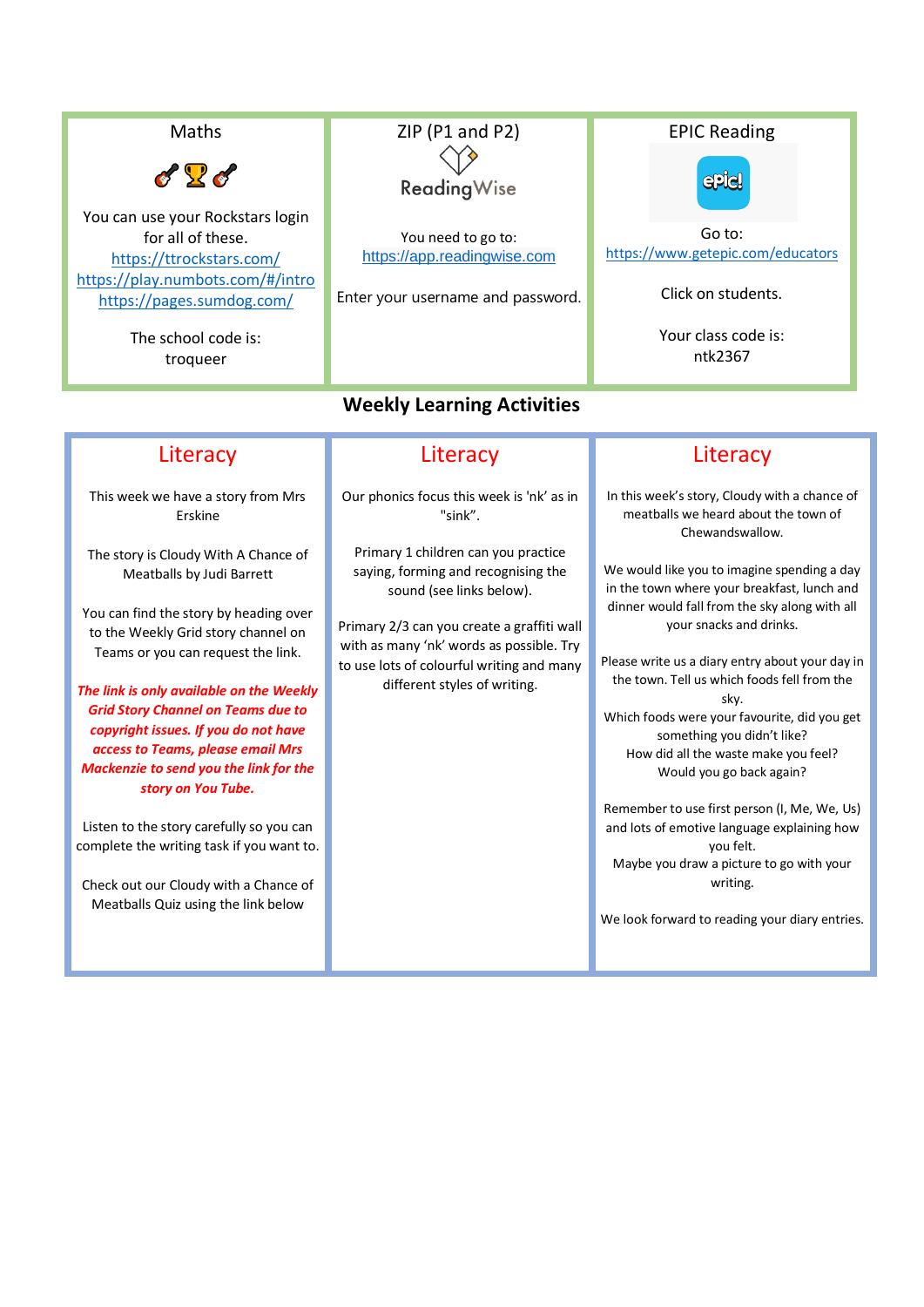#### **Numeracy**

#### **Beat the Teacher SAMSON MATHS CHALLENGE**

How to take part?

- 1. First select the ability appropriate strip sheet to complete (attached below).
- 2. Complete the 10 questions and time yourself doing this.
- 3. Repeat daily, the same sheet each day. As we do in class.
- 4. Note best score/time and share this on TEAMS to see if you managed to BEAT YOUR TEACHER. Feel free to share progress daily.



# P.E. Health and **Wellbeing**

#### **Mrs Law's Summer P.E Activities**

We are working on our determination and resilience.

**Bat & Ball Challenge** Can you bounce a ball up and down on your bat? Try it standing still then on the move.

Can you bounce the ball on your bat, let it drop and bounce once on the ground then hit it up again with your bat?

#### **BEAT THE TEACHER CHALLENGE – Can you beat Mrs Law's Keepie Uppie score of 10 in a row! Post your score on team.**

# Learning for Life

A card/craft for someone special:

With Father's Day coming up this Sunday you might want to make a card or craft for your dad, grandpa, uncle or neighbour. Your craft/card can be for anyone at all.

Card/craft ideas:

- Wax resist
- Fingerprint painting
- Natural collage
	- Salt dough

Follow links below for some inspiration: [https://www.youtube.com/watch?v=O](https://www.youtube.com/watch?v=O7LlSbwhusA) [7LlSbwhusA](https://www.youtube.com/watch?v=O7LlSbwhusA)

[https://www.youtube.com/watch?v=L](https://www.youtube.com/watch?v=L7sH9bj-fl0) [7sH9bj-fl0](https://www.youtube.com/watch?v=L7sH9bj-fl0)

Don't forget to share what you make on Teams.

# Health and Wellbeing

#### **Mrs Law's Family Activities**

**Mindfulness Taste Test Game** A game to test one of your sensory organs – the tongue.

Place 10 different food items on a table (include fruit and veg). Take turns being blindfolded. The blindfolded player tastes the food and guesses what it is. The person that guesses the most wins.

#### **Family Funky Rounders**

See below for rules

#### Sustainable Development Goal 12

**Look out for our ECO challenge from Mrs Owens and the ECO team which can be found at:** 

[https://www.troqueerprimaryschool.co.u](https://www.troqueerprimaryschool.co.uk/learning-home-p1-p3) [k/learning-home-p1-p3](https://www.troqueerprimaryschool.co.uk/learning-home-p1-p3)

Eco Litter Survey

We all have a part to play in looking after our planet.

Today you are going to visit your local playground or park and carry out a litter survey to see whether or not it is a pleasant and safe place to be.

You can record your findings in a table like the one below. Use tally marks (straight lines) each time you see that type of litter and add more pictures to show all the different types of litter you see. You might like to take some photo's to share.

#### $ID<sub>l</sub>$

#### **Food Waste**

Much of the food we eat comes with lots of packaging – natural and manmade.

Can you create a poster with ways in which you can reduce, re-use and recycle the waste that comes from the

food we eat? You might want to use categories:

*Composting* – what foods can and can't be put in composter? *Re-use* – what packaging can we use – and what can we use it for? *Re-cycle* – can we change the packaging into something else? *Reduce* – how can we reduce the food we waste and packaging we use?

Soo the link below for some ideas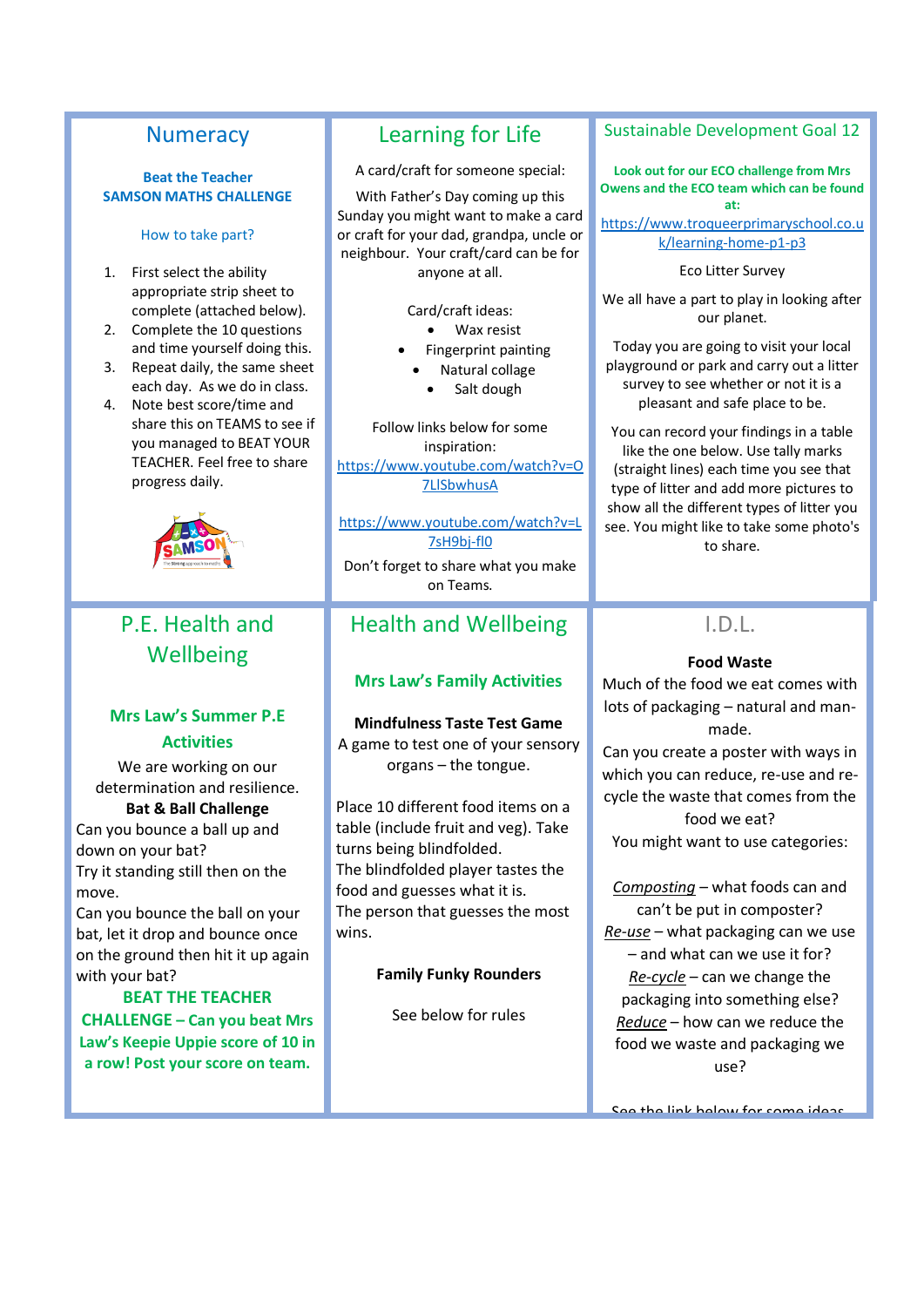# I.D.L.

#### **Food Advertising**

Have a look at the shopping in your house – notice how bright and colourful the packaging is. Food producers do this, so we want to buy their products.

Can you create a healthy snack and design some packaging for it?

Write a list of ingredients.

Give your snack a catchy name.

Design a wrapper using lots of bright and bold colours.

Share with us on Teams!

# P.L.L.

#### **French Landmarks**

Watch the video below and have a go at drawing/sketching or building your own version of one of these well-known French landmarks. Get creative! [https://www.bbc.co.uk/bitesize](https://www.bbc.co.uk/bitesize/articles/zktjqp3) [/articles/zktjqp3](https://www.bbc.co.uk/bitesize/articles/zktjqp3)



# Expressive Arts: Music

Farmers sometimes put scarecrows in their fields to stop birds pecking at any seeds, shoots or crops that they have planted. **Mr Scarecrow** is a song that gives all birds a warning. Try singing it standing very still, just like a scarecrow in the field would. Is it easy to stay still singing such a bouncy song?

#### **Mrs Riddick's Additional Activity :** Mrs

Law has some activities for you and your family to Beat the Teacher, so how about "Beat the Music teacher"? You will need a **straw and about 24 frozen peas or sweetcorn and 2 plates.** Your challenge is to move as many vegetables as you can from one plate to another only using the straw, and in the time it takes for One verse3 and chorus of Mr Scarecrow. Good Luck!

# Our Interdisciplinary (IDL) Whole School Theme is: Food

#### Websites of the week:

**Cloudy with A Chance Of Meatballs Quiz** : [Cloudy with Meatballs Quiz](https://forms.office.com/Pages/ResponsePage.aspx?id=oyzTzM4Wj0KVQTctawUZKZzSQ64uC1tLt7D6aVyhRpdUOUI1VTJWRTY4TzhCV002OFM1Wjk3WDVKQS4u) **Food Waste Video:** <https://www.youtube.com/watch?v=0eqxgvZNn0I> **Reduce, Reuse, Recycle:** <https://www.bbc.co.uk/bitesize/clips/z9p9j6f>

#### **Literacy Links:**

Join Geraldine again this week learning our 'nk' diagraph sound: [https://www.youtube.com/watch?v=7\\_c8RCjU8\\_g](https://www.youtube.com/watch?v=7_c8RCjU8_g) Join Kate and Keiko learning our 'nk' sound this week: <https://www.youtube.com/watch?v=jcqoKvRqKd0>

#### Also available on Microsoft Teams:

- We have a channel for our Weekly Learning Grid Story book. Come along and listen to the story. There are activities to complete too.
- To support reading for enjoyment, we have a 'library' of stories being read to you by staff. There is a picture book channel and a chapter book channel.
- There is a link to the Form to upload work if you prefer to send it JUST to your teacher. This is on the general channel on Teams.



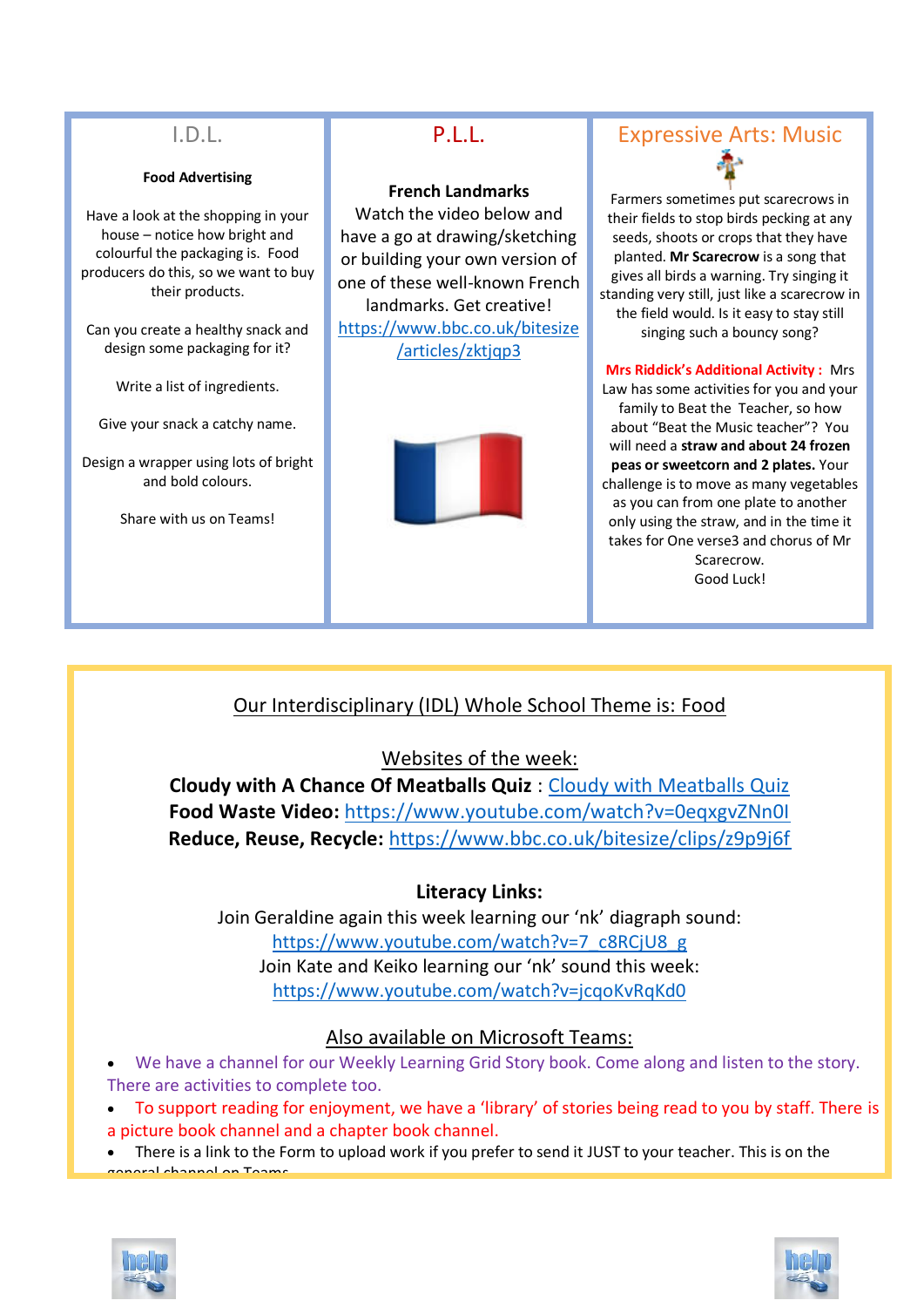

When you have completed your table, think about the types of litter you found. Can you think of 1 or 2 ways to make your local playground or park a nicer or safer place to be?